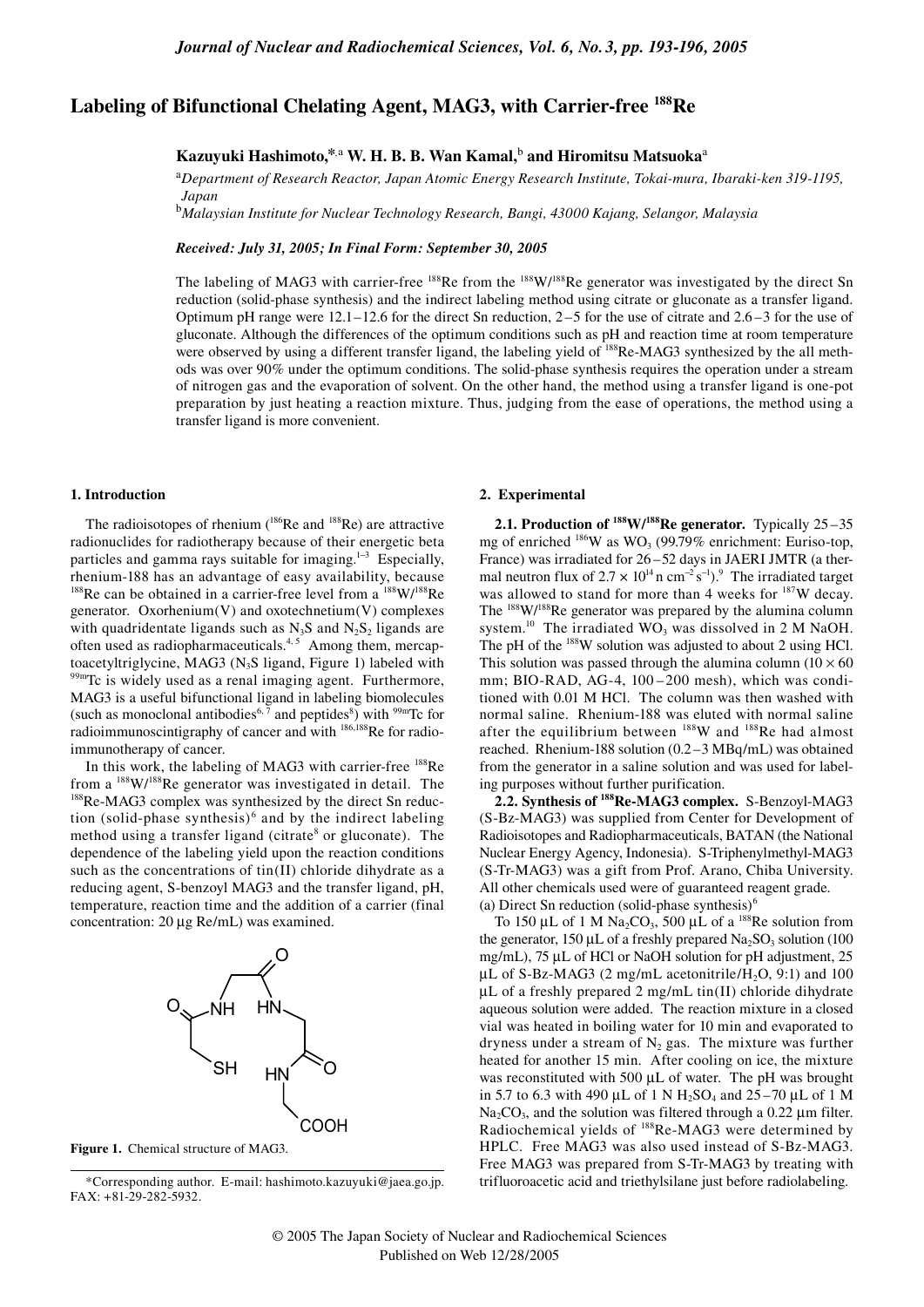#### (b) Citrate as a transfer ligand $8$

To 0.55 mg of S-Bz-MAG3, 450 µL of solution for pH adjustment (0.1~0.6 M HCl, 0.2 M NaOH, 0.2 M acetic aid and/or 0.2 M sodium acetate) and 450  $\mu$ L of a freshly prepared SnCl<sub>2</sub>·2H<sub>2</sub>O in 0.1 M citrate-buffer ( $pH = 5$ ) were added. The reaction mixture was vigorously stirred by ultrasonic waves and 300 µL of a <sup>188</sup>Re solution from the generator was added. The final concentration of Re varied from carrier-free levels to 20 µg Re/mL  $(1.07 \times 10^{-4} \text{ M})$  by adding NH<sub>4</sub>ReO<sub>4</sub> to the <sup>188</sup>Re solution. After stirring the solution by vortex, the mixture in a closed vial was allowed to react in boiling water or at room temperature for 1 h. The mixture was cooled on ice for 5 –10 min. After the solution was filtered through a 0.22 µm filter, radiochemical yields of 188Re-MAG3 were determined by HPLC.

The labeling yield of 188Re-citrate was determined by silica gel TLC (Merck No. 5735/acetone) and silica gel ITLC (Gelman Sciences/0.9% NaCl) as well as  $99mTc$ -gluconate.<sup>11</sup> The distribution of <sup>188</sup>Re in TLC and ITLC was measured with a radioanalytic imaging system (AMBIS-100).

(c) Gluconate as a transfer ligand

To 0.55 mg of S-Bz-MAG3, 450 µL of solution for pH adjustment (0.0~10.1 M HCl, 0.01– 0.2 M NaOH and/or 0.2 M sodium acetate),  $225 \mu L$  of sodium gluconate aqueous solution and 225  $\mu$ L of a freshly prepared SnCl<sub>2</sub>·2H<sub>2</sub>O in 0.1 M HCl were added. The reaction mixture was vigorously stirred by ultrasonic waves and 300  $\mu$ L of a <sup>188</sup>Re solution from the generator was added. The final concentration of Re varied from carrier-free levels to 20  $\mu$ g Re/mL by adding NH<sub>4</sub>ReO<sub>4</sub> to the <sup>188</sup>Re solution. The mixture in a closed vial was allowed to react in boiling water or at room temperature for 1 h. The white precipitation was occurred at  $pH < 11$ . After the pH of the solution was brought to about 12 by adding NaOH, the precipitation was dissolved. Therefore, the same volume of 0.1 M NaOH was added to the reaction mixture just before the HPLC analysis when the precipitation had occurred. Radiochemical yields of 188Re-MAG3 were determined by HPLC.

**2.3. HPLC analysis.** The liquid chromatograph used was a Waters 2690 separations module equipped with a Waters 996 photodiode array detector and a radio-HPLC detector (Packard Radiomatic 515TR). The column was kept at 25 ˚C. Radiochemical yield of 188Re-MAG3 was determined by reversed phase HPLC (Hypersil BDS-5C18,  $4.6 \times 150$  mm, Chemco Science Co., Japan) using 4% EtOH - 0.01 M phosphate buffer (pH  $= 7$ ). The flow rate was 1.0 mL/min. Typical chromatograms are shown in Figure 2. Retention times of  $^{188}$ ReO<sub>4</sub><sup>-</sup> and  $^{188}$ Re-

MAG3 were 2.4 min and 3.7–3.9 min, respectively.<br>2.4. Stability studies of <sup>188</sup>Re-MAG3 complex. The pH of <sup>188</sup>Re-MAG3 solution (100 µL) was changed to higher values (pH  $2-14$ ) by adding 400 µL of HCl, NaOH and/or sodium

acetate solution for pH adjustment. At regular intervals (1 hour to 70 hours), the radiochemical yield of <sup>188</sup>Re-MAG3 was determined by HPLC as mentioned earlier.

#### **3. Results and Discussion**

**3.1. Direct Sn reduction (solid-phase synthesis).** By just heating the reaction mixture, no formation of <sup>188</sup>Re-MAG3 was observed. When the solution was evaporated at 100 ˚C under a stream of  $N_2$  until dry and heating continued,  $^{188}$ Re-MAG3 formation occurred. This phenomenon would be due to increase of concentration of the reagents  $(SnCl<sub>2</sub>, MAG<sub>3</sub>)$  during the evaporation process.

The yield of 188Re-MAG3 increased with the concentration of tin chloride and reached a constant value at 2 mg/mL of tin(II) chloride dehydrate in the initial solution. The concentration of tin chloride was fixed at 2 mg/mL in this work (0.2 mg/mL in the initial reaction mixture), however the concentration in the literature<sup>6</sup> using <sup>186</sup>Re was 1 mg/mL of tin(II) chloride dehydrate solution.

The yields of <sup>188</sup>Re-MAG3 were 83% and 89% at pH12.5, when 1 mg/mL and 2 mg/mL of S-Bz-MAG3 solution were used respectively. The concentration of S-Bz-MAG3 was fixed at 2 mg/mL in this work (0.05 mg/mL in the initial reaction mixture), however the concentration in the literature<sup>6</sup> was 1 mg/mL of S-Bz-MAG3 solution.

The dependence of the labeling yield of <sup>188</sup>Re-MAG3 on pH in the initial reaction mixture was shown in Figure 3. The yield was more than 90% in the pH range 12.1–12.6. Our results are somewhat different from the results in the literature<sup>6</sup> that the optimum pH was 11.7. The formation of <sup>188</sup>Re-MAG3 by the direct Sn reduction consists of some reactions such as the deprotection of benzoly-group from S-Bz-MAG3, the reduction of Re(VII) to Re(V) by tin chloride and the reaction of MAG3 and  $Re(V)$ . The pH dependence of the yield of  $^{188}Re-$ MAG3 may reflect individual pH dependences in these reactions. The yield of 188Re-MAG3 has the maximum value in the alkaline pH region, as shown in Figure 3. Generally, the deprotection of benzoly-group from S-Bz-MAG3 is carried out in NaOH solution. If the deprotection process is important for determination of the pH dependence of the 188Re-MAG3 yield, the pH dependence will be changed by using free MAG3 instead of S-Bz-MAG3. As shown in Figure 3, the pH dependence using free MAG3 produced from S-Tr-MAG3 was almost the same as that using S-Bz-MAG3. Thus, the deprotection of benzoyl group is less important for determination of the pH dependence of the 188Re-MAG3 yield.



Figure 2. Typical chromatograms of carrier-free <sup>188</sup>Re-MAG3 synthesized by using citrate at different pH.



Figure 3. Influence of pH on the labeling yield of carrier-free <sup>188</sup>Re-MAG3 prepared by the solid-phase synthesis.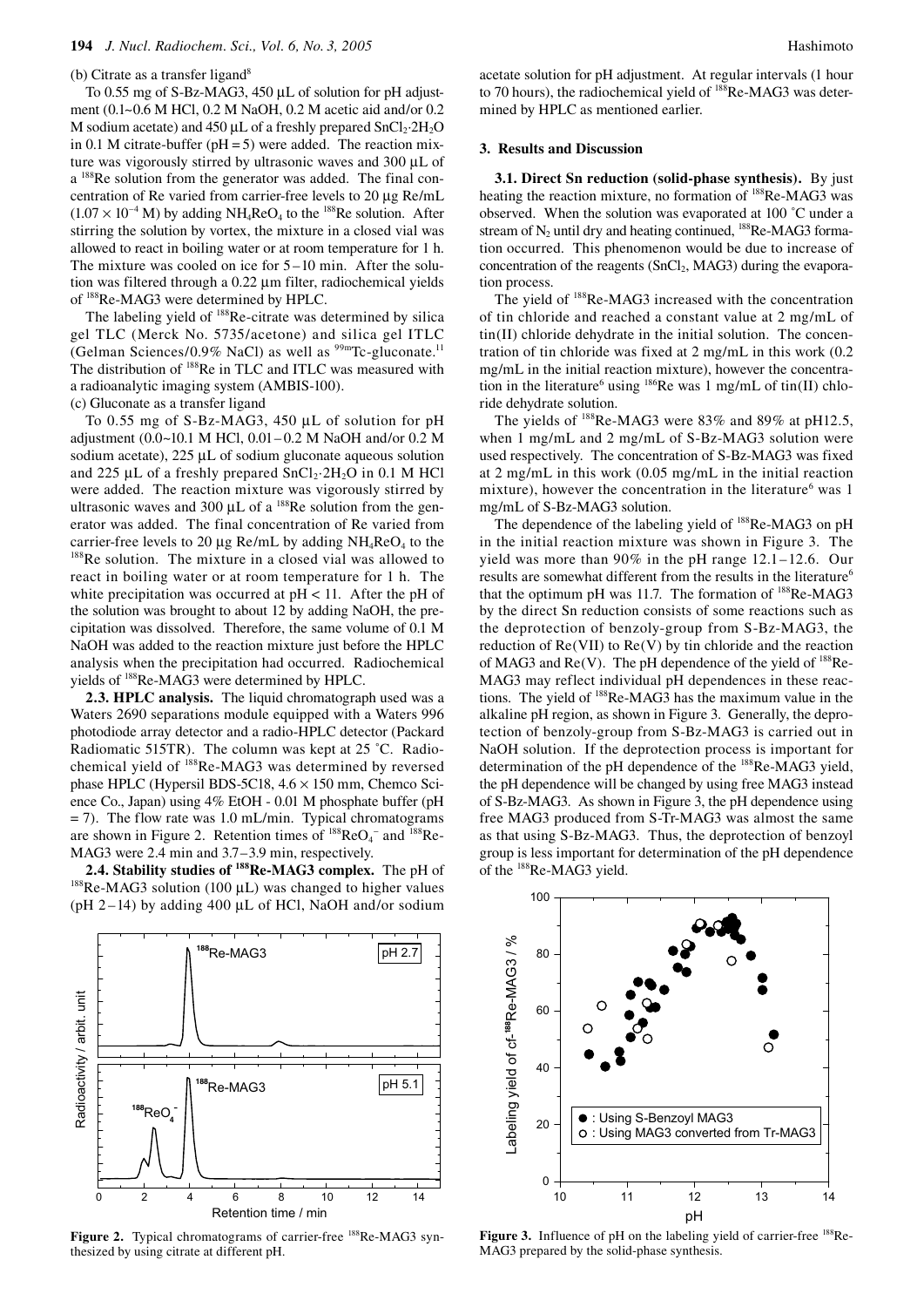#### **3.2. Indirect labeling method using a transfer ligand.**

*3.2.1. Effect of the concentration of S-Bz-MAG3.* Citrate: The influence of S-Bz-MAG3 concentration (0.45 –1.67 mg/mL) in the reaction mixture was studied at pH  $1.7-1.8$ ,  $\text{[SnCl}_2\text{-}2H_2\text{O]}$  $= 2.25$  mg/mL. The labeling yield of  $^{188}$ Re-MAG3 was almost constant (about  $90\%$ ) for the carrier-free  $^{188}$ Re. However, the yield increased with the concentration of S-Bz-MAG3 and reached a constant value (about 90%) at 1.3 mg/mL for the carrier-added 188Re (20 µg Re/mL). Higher concentration of S-Bz-MAG3 was required to obtain more than 90% of the yield for the carrier-added <sup>188</sup>Re.

Gluconate: The influence of S-Bz-MAG3 concentration  $(0.11-1.66 \text{ mg/mL})$  in the reaction mixture was studied at pH 3,  $[SnCl<sub>2</sub>·2H<sub>2</sub>O] = 2.25$  mg/mL. The labeling yield of <sup>188</sup>Re-MAG3 was almost constant (about 90%) for the carrier-free <sup>188</sup>Re. However, the yield increased with the concentration of S-Bz-MAG3 and reached a constant value (about 90%) at 0.8 mg/mL for the carrier-added <sup>188</sup>Re.

The results indicated almost the same tendency for citrate and gluconate.

*3.2.2. Effect of the concentration of tin chloride.* Citrate: The influence of  $SnCl<sub>2</sub>·2H<sub>2</sub>O concentration (0.38 – 4.5 mg/mL)$ in the reaction mixture was studied at pH 1.6 –1.9, [S-Bz- $MAG3$ ] = 0.45 mg/mL. The labeling yield of  $^{188}$ Re-MAG3 was about 90% for the carrier-free 188Re and about 80% for the carrier-added <sup>188</sup>Re not less than 1.1 mg/mL  $(4.9 \times 10^{-3} \text{ M})$ . The yield decreased below 0.38 mg/mL  $(1.7 \times 10^{-3}$  M).

Gluconate: The influence of  $SnCl<sub>2</sub>·2H<sub>2</sub>O$  concentration (0.59 – 9.0 mg/mL) in the reaction mixture was studied at pH  $2.8 - 3.1$ ,  $[S-Bz-MAG3] = 0.46$  mg/mL. The labeling yield of  $188$ Re-MAG3 was about 90% in the range 1–3 mg/mL for both the carrier-free and the carrier-added <sup>188</sup>Re. A precipitate was formed and the yield decreased more than 3 mg/mL. At pH 12, the yield increased  $(36-38\%$  at 1.1 mg/mL of SnCl<sub>2</sub>, 70 –  $72\%$  at 9.0 mg/mL of SnCl<sub>2</sub>) with the concentration of tin chloride for both the carrier-free and the carrier-added 188Re.

*3.2.3. Effect of pH.* Citrate: The influence of pH on the labeling yield was investigated at  $[SnCl<sub>2</sub>·2H<sub>2</sub>O] = 2 mg/mL$ ,  $[S-Bz MAG3$ ] = 0.45 mg/mL for the carrier-free <sup>188</sup>Re, 1.67 mg/mL for the carrier-added <sup>188</sup>Re, as shown in Figure 4. The maximum labeling yield (more than 90%) was obtained in the pH range 2 –5 and the yield decreased sharply above pH 5.

Gluconate: The influence of pH on the labeling yield was investigated at  $[SnCl<sub>2</sub>·2H<sub>2</sub>O] = 2 mg/mL$ ,  $[S-Bz-MAG3] = 0.46$ mg/mL, as shown in Figure 5. The maximum labeling yield (more than 90%) was obtained in the pH range 2.6 –3 and the



Figure 4. Influence of pH on the labeling yield of <sup>188</sup>Re-MAG3 prepared by using citrate as a transfer ligand  $($ [SnCl<sub>2</sub>·2H<sub>2</sub>O]= 2 mg/mL,  $[$ S-Bz-MAG3]=0.45 mg/mL for the carrier-free  $^{188}$ Re, 1.67 mg/mL for the carrier-added  $^{188}$ Re).

yield decreased sharply above pH 3. In the alkaline region (pH 10 –13), the labeling yield using gluconate was higher than that using citrate. Furthermore, the labeling yield using gluconate increased with the concentrations of tin chloride (as described above) and gluconate (as described later).

The pH dependence of the yield of <sup>188</sup>Re-MAG3 by the indirect labeling method may reflect some factors such as the deprotection of benzoly-group from S-Bz-MAG3, the reduction of Re(VII) to Re(V) by tin chloride, the reaction of MAG3 and  $Re(V)$ , the formation of  $Re(V)$ -X and the reaction of MAG3 and  $Re(V)$ -X (X = transfer ligand). The pH dependence of the <sup>188</sup>Re-MAG3 labeling yield was influenced by a transfer ligand as mentioned above. And, it was reported that the optimum pH was  $5 - 6$  for  $^{188}$ Re-MAG3 prepared by using sodium potassium tartrate as a transfer ligand.<sup>12</sup> It was different from our results using citrate or gluconate. Thus, the reactions in which a transfer ligand participates such as the formation of  $Re(V)$ -X and the reaction of MAG3 and  $Re(V)$ -X would be important for determination of the pH dependence. Furthermore, it would support the above induction that the pH dependence (such as the optimum pH range) of the labeling yield of <sup>186,188</sup>Re-citrate<sup>13</sup> as shown in Figure 6 was similar to that of 188Re-MAG3 prepared by using citrate (Figure 4).



Figure 5. Influence of pH on the labeling yield of <sup>188</sup>Re-MAG3 prepared by using gluconate as a transfer ligand ( $[SnCl<sub>2</sub>·2H<sub>2</sub>O]= 2$  mg/ mL, [S-Bz-MAG3]=0.46 mg/mL).



**Figure 6.** Influence of pH on the labeling yield of <sup>186,188</sup>Re-citrate (○: This work (cf-<sup>188</sup>Re,  $[\text{SnCl}_2 \cdot 2\text{H}_2\text{O}] = 2.25 \text{ mg/mL}$ , [citrate] = 0.038 M),  $\bullet$ : R. Konířová et al.  $(^{186}Re)^{13}$ .